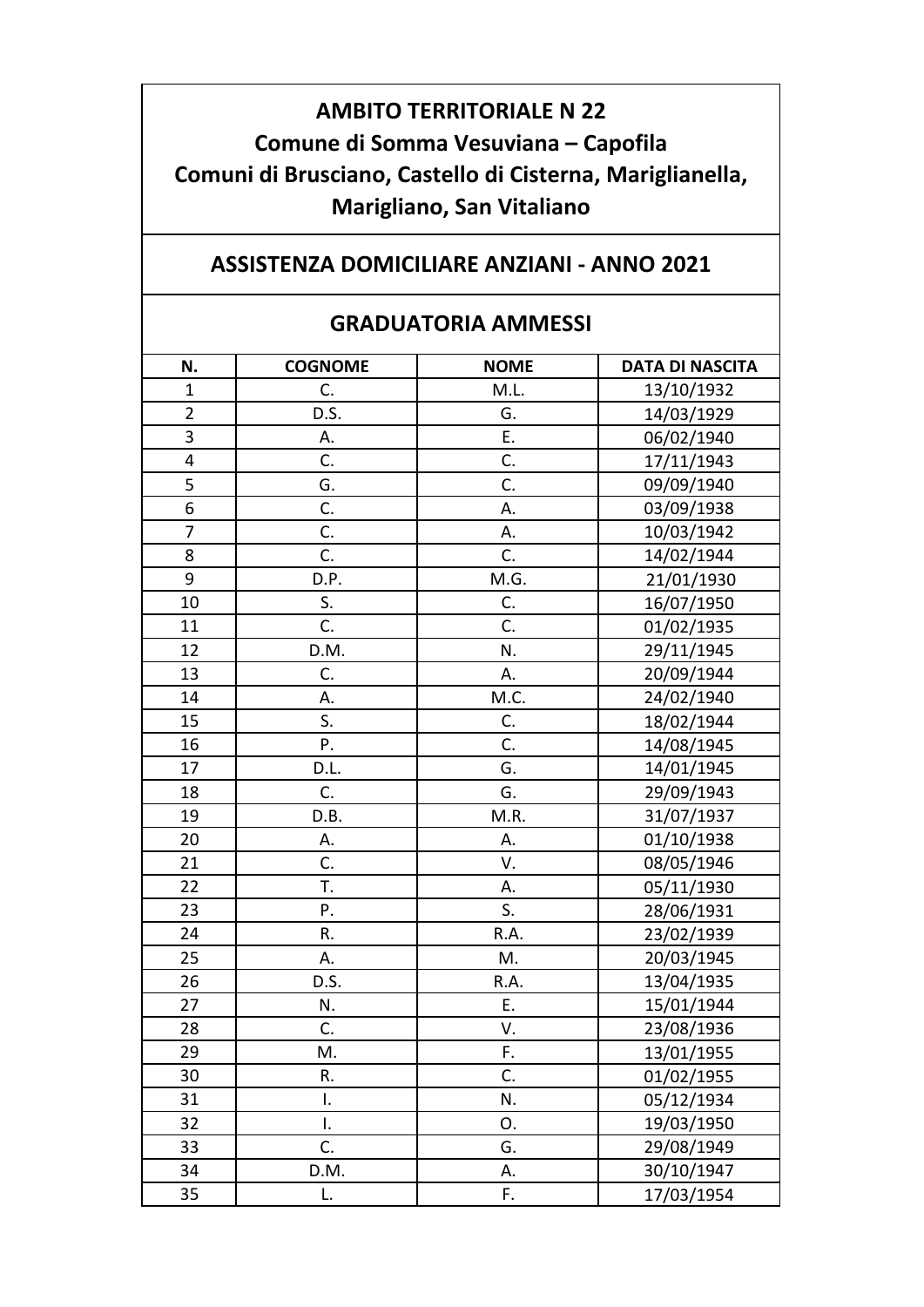| 36 | D.        | Ε.   | 15/05/1941 |
|----|-----------|------|------------|
| 37 | R.        | V.   | 29/06/1948 |
| 38 | T.        | C.C. | 18/04/1957 |
| 39 | S.        | S.   | 03/08/1944 |
| 40 | D.        | R.   | 30/05/1947 |
| 41 | М.        | P.   | 30/06/1941 |
| 42 | C.        | M.   | 27/09/1944 |
| 43 | Ε.        | L.   | 19/05/1949 |
| 44 | S.        | G.   | 25/04/1935 |
| 45 | <b>B.</b> | Ε.   | 01/05/1948 |
| 46 | D.L.      | А.   | 27/03/1940 |
| 47 | S.        | R.   | 14/09/1944 |
| 48 | R.        | F.   | 26/03/1949 |
| 49 | А.        | M.   | 03/11/1953 |
| 50 | M.        | T.   | 25/03/1935 |
| 51 | В.        | Ι.   | 21/04/1954 |
| 52 | А.        | F.   | 11/11/1950 |
| 53 | N.        | G.   | 04/05/1929 |
| 54 | L.        | C.   | 26/11/1936 |
| 55 | Ρ.        | А.   | 30/05/1939 |
| 56 | C.        | C.   | 06/10/1943 |
| 57 | C.        | T.   | 29/05/1932 |
| 58 | C.        | R.   | 12/09/1932 |
| 59 | А.        | E.   | 25/07/1935 |
| 60 | R.        | R.   | 20/08/1931 |
| 61 | C.        | Α.   | 15/03/1935 |
| 62 | G.        | А.   | 12/10/1921 |
| 63 | S.        | V.   | 06/01/1943 |
| 64 | C.        | T.V. | 28/11/1932 |
| 65 | D.        | G.   | 15/01/1928 |
| 66 | А.        | А.   | 25/12/1937 |
| 67 | M.        | R.   | 11/06/1933 |
| 68 | P.        | V.   | 19/04/1948 |
| 69 | S.        | F.   | 21/01/1946 |
| 70 | M.        | G.   | 03/03/1936 |
| 71 | C.        | R.   | 06/09/1936 |
| 72 | F.        | F.   | 15/08/1939 |
| 73 | А.        | А.   | 21/05/1950 |
| 74 | D.C.      | А.   | 20/06/1947 |
| 75 | C.        | V.   | 18/08/1948 |
| 76 | V.        | А.   | 09/10/1948 |
| 77 | А.        | А.   | 02/11/1938 |
| 78 | Τ.        | G.   | 08/03/1934 |
| 79 | А.        | C.   | 16/07/1943 |
| 80 | P.        | Т.   | 02/02/1940 |
| 81 | Ε.        | F.   | 06/09/1934 |
| 82 | <b>B.</b> | C.   | 29/04/1940 |
| 83 | M.        | R.   | 27/01/1938 |